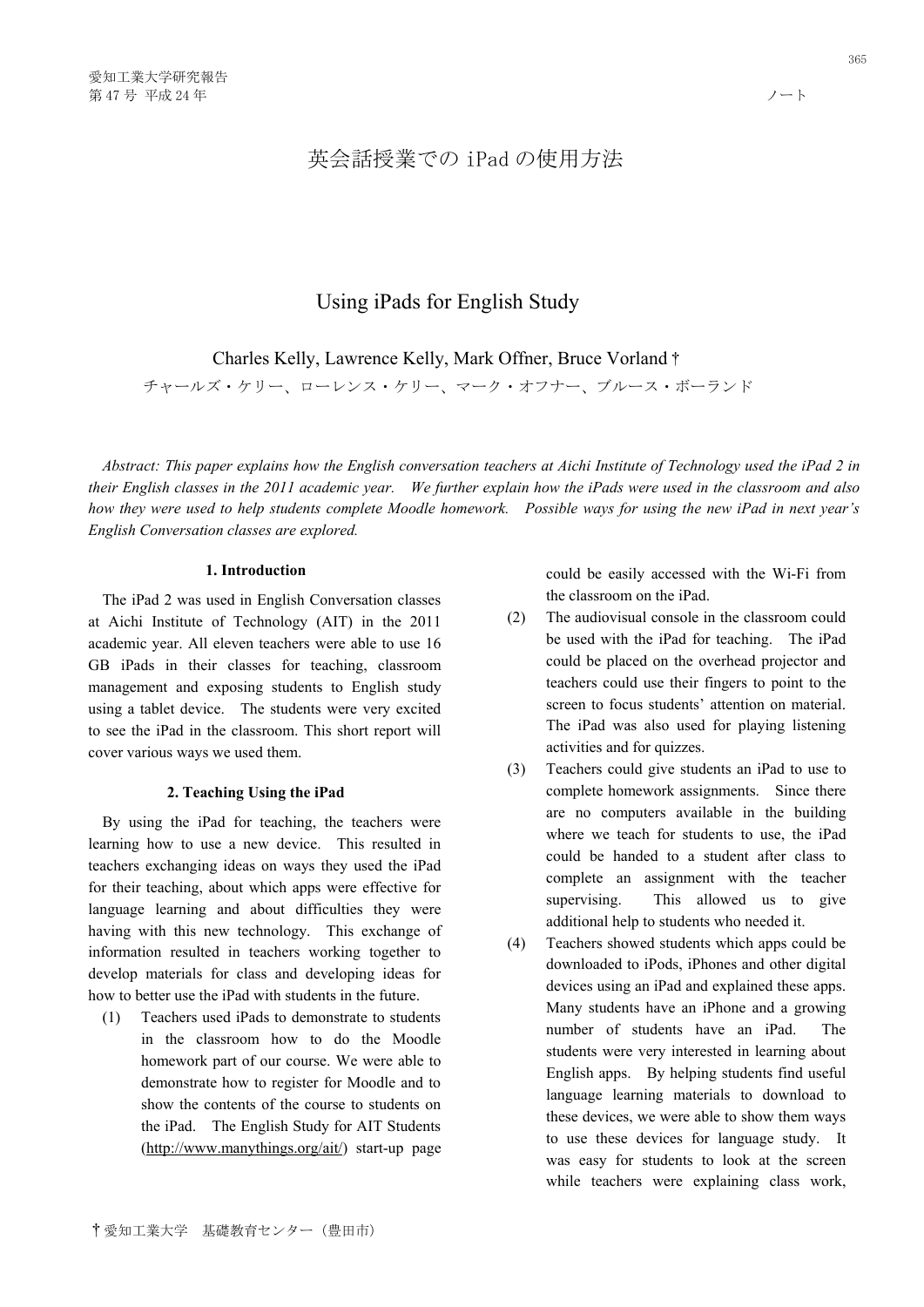homework and other information. The screen on the iPad is large enough to easily show multiple students material at the same time. This made it easy to help students. Also, an iPad can easily be handed to the student to use, which is often awkward to do with a laptop computer.

- (5) The *Many Things* textbook is completely recorded and available in MP3 files for downloading to portable digital devices. With the iPad, we could explain to students how they could download this material to their iPods, iPhone, iPads or other mobile learning device. By downloading these files, students can listen to voices of various native speakers reading content from the textbook.
- (6) Students could easily access YouTube, a good source of English listening and culture materials.

## **3. Ideas for Using the New iPad**

The new iPad was released on March 16, 2012. After using the new iPad for a short time and with our experience of using the iPad 2 during the 2011 academic year, we feel the new iPad could be used in the following ways.

- (1) Students can use the text dictation function to practice pronunciation, write assignments, check spelling and grammar and listen to what they have dictated into the iPad. The dictation function is very useful for pronunciation practice and to help students understand the importance of spelling.
- (2) Using the iPad, the students can communicate with other students using the video chat software Facetime with the front facing camera. Also, students can communicate with other students using Skype or other VOIP software and text messaging.
- (3) The still camera can be used for taking pictures for discussion in pair work in class and for class assignments. The new 5-megapixel camera allows for clearer pictures than the iPad 2. An example of using pictures for class discussion is available at http://aitech.ac.jp/~offner/homeindex.htm (The Lessons>My Picture, Picture Contest) and easily modified for use with the iPad.
- (4) The video camera can be used for out of the classroom projects or for classroom projects where students prepare videos of their daily life and other things to talk about with other students in the English classroom. These videos can be quickly edited on the new iPad for immediate viewing. Students can easily view YouTube videos and upload their videos on YouTube or to a channel the teacher has created for the English class. Students could create their own YouTube channels.
- (5) The iPad allows students to access the Internet easily so students can access English language materials quickly.
- (6) Teachers can upload e-books containing English materials using the apple iBooks authoring software developed by Apple for creating iPad compatible textbooks. Teachers have already uploaded a book using iBook to better understand how it is done.
- (7) English songs can be loaded into the iPad for students to listen to, to discuss and to sing. This will help their listening, pronunciation and retention of grammatical forms, sentence patterns and word collocations. Sample music lessons can be found at http://aitech.ac.jp/~offner/homeindex.htm (The Lessons>Music) and adapted for iPad use.
- (8) English Videos can be loaded into the iPad for students to use. Charles Kelly's YouTube channel at a state of  $\alpha$  at a state of  $\alpha$  at a state of  $\alpha$  at a state of  $\alpha$  at a state of  $\alpha$  at a state of  $\alpha$  at a state of  $\alpha$  at a state of  $\alpha$  at a state of  $\alpha$  at a state of  $\alpha$  at a state of  $\alpha$  at a http://www.youtube.com/InterestingThingsESL has video on pronunciation and vocabulary that can be loaded into each student's iPad for English study. This channel has been online since November 2006 and has 55 videos already available.
- (9) The textbook, *Many Things*, is recorded now in MP3 files. These are available at http://www.manythings.org/mt/. These files can be loaded into the student's iPad and they can look at the page while listening to various teachers reading the sentences. This allows students to listen to various native English speakers. It gives students a chance to study and review outside the classroom. AIT English teachers have developed material since 1995 on multiple web pages so considerable